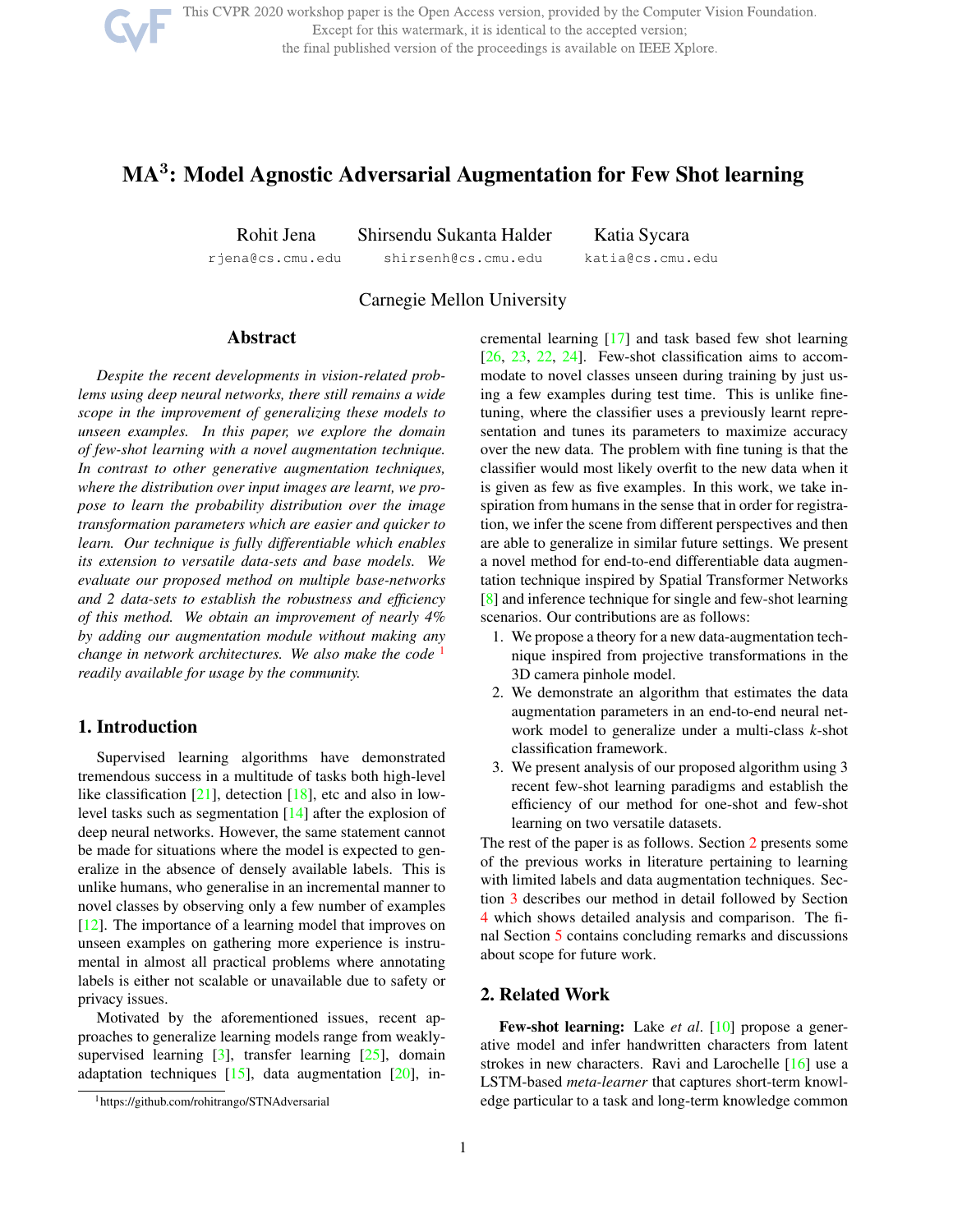to all tasks. ProtoNets [22] learn a representation based metric space and perform classification using the "prototypes" (class means) of each class. Vinyals *et al*. [26] propose a network called Matching Networks that learns the mapping between a small labelled support set and an unlabelled example. The principle that the testing and training conditions should match is used for the training procedure. Few-shot learning has also been explored in the context of meta-learning by Finn *et al*. [6] where they propose an algorithm for fast adaptation of networks on versatile tasks and demonstrate their effectiveness on one-shot learning tasks. Finn *et al.* [7] further explore the task of one-shot learning for a robot under the framework of meta-learning combined with imitation learning from visual demonstrations. Meta learning and transfer learning was combined by [23] to propose an efficient learning curriculum which they name *hard-task meta batch scheme* that improves the convergence and accuracy.

Data augmentation: Antoniou *et al*. [2] were the first to demonstrate improved performances on meta-learning tasks using data augmentation techniques. They do so by generalizing the model to generate class-agnostic data samples. Zhang *et al*. [27] approach the problem of few-shot learning using a unified adversarial generator that is capable of learning sharper boundaries for supervised few-shot and semisupervised few-shot scenarios as well. This is facilitated by making the GAN generate fake data that provides additional examples for training. Our method is also based on adversarial training but instead of directly generating augmented examples for training, we generate the parameters for transforming the input to learn a robust classifier. The closest work compared to ours is [5] where they use a search algorithm to search the best policy for augmenting a single sample in a mini-batch. The policies consist of sub-policies consisting of either rotation, translation or shearing functions. However, the method is not tested in few-shot settings and the use of reinforcement learning can be unstable with an evolving reward function. Our work is different in the sense that instead of considering these image processing functions independently, we use an adversarial scheme to learn the complete affine transform matrix elements which provides us with better generalization. We also show that a variant which predicts the parameters independently doesn't perform as well as our method.

## 3. Method

Our model takes inspiration from how humans observe novel objects - they don't just register one "snapshot" of the object, but rather take a look from multiple coherent perspectives. Although this may not be possible given that we do not have images of the same object taken from different perspectives, we can approximate it by assuming that the object is placed far away from the camera (i.e.

 $z \approx z_0 \gg 1$ ).

Consider a 3D point of an object in homogeneous coordinates  $\begin{pmatrix} x & y & z & 1 \end{pmatrix}^T$  and its 2D projection into the image plane  $(u \quad v \quad 1)^T$ . Without loss of generality, assume that  $R = I$ ,  $t = 0$  to get  $u_1 = x/z_0$ ,  $v_1 = y/z_0$ .

Consider a slight change of roll ( $\gamma$ ), yaw ( $\alpha$ ) and pitch ( $\beta$ ) where  $\|\gamma\|$ ,  $\|\alpha\|$ ,  $\|\beta\| \ll 1$ , and a small change in translation t such that  $||t|| \ll 1$ . Plugging these formulae into the rotation matrix and using Taylor expansion (ignoring third order terms and higher), we have:

$$
R = \begin{bmatrix} 1 - \frac{\alpha^2}{2} - \frac{\beta^2}{2} & \beta\gamma - \alpha & \beta + \alpha\gamma \\ \alpha & 1 - \frac{\alpha^2}{2} - \frac{\gamma^2}{2} & \alpha\beta - \gamma \\ -\beta & \gamma & 1 - \frac{\beta^2}{2} - \frac{\gamma^2}{2} \end{bmatrix}
$$

and

$$
t = \begin{bmatrix} t_x & t_y & t_z \end{bmatrix}^T
$$

The new point in the image plane corresponding to the original 3D coordinate is:

$$
u_2 = \frac{(1 - \frac{\alpha^2}{2} - \frac{\beta^2}{2})x + (\beta\gamma - \alpha)y + (\beta + \alpha\gamma)z_0 + t_x}{-\beta x + \gamma y + (1 - \frac{\beta^2}{2} - \frac{\gamma^2}{2})z_0 + t_z}
$$

Since we assume it to be a distant object, and the values of  $\alpha, \beta, \gamma$  are relatively small, the denominator can be simplified using binomial expansion

$$
\frac{1}{z_0(1-\delta)} \approx \frac{1+\delta}{z_0}
$$

where  $\delta = \frac{\beta^2}{2} + \frac{\gamma^2}{2} + \frac{\beta x}{z_0} - \frac{\gamma y}{z_0} + \frac{t_z}{z_0}$  The new point on the image plane is approximated as

$$
u_2 \approx (1+\delta) \left[ \left( 1 - \frac{\alpha^2}{2} - \frac{\beta^2}{2} \right) \frac{x}{z_0} + (\beta \gamma - \alpha) \frac{y}{z_0} + \left( \beta + \alpha \gamma + \frac{t_x}{z_0} \right) \right]
$$

and

$$
v_2 \approx (1+\delta) \left[ \alpha \frac{x}{z_0} + \left( 1 - \frac{\gamma^2}{2} - \frac{\beta^2}{2} \right) \frac{y}{z_0} + \left( \alpha \beta - \gamma + \frac{t_y}{z_0} \right) \right]
$$

Substituting the values of  $u_1, v_1$  we get

$$
\begin{bmatrix} u_2 \\ v_2 \end{bmatrix} = \begin{bmatrix} 1+\delta_1 & \delta_2 & \delta_3 \\ \delta_4 & 1+\delta_5 & \delta_6 \end{bmatrix} \begin{bmatrix} u_1 \\ v_1 \\ 1 \end{bmatrix}
$$

where  $\|\delta_i\| \ll 1, \forall i \in \{1..6\}$  We approximate the distortion in rotation and translation using an affine transform of the given form, which encourages only slight deviation from the identity transform. The values of the parameters  $\delta_i$  can be determined using an adversary that detects the distortions that the model hasn't generalized to. This is the core idea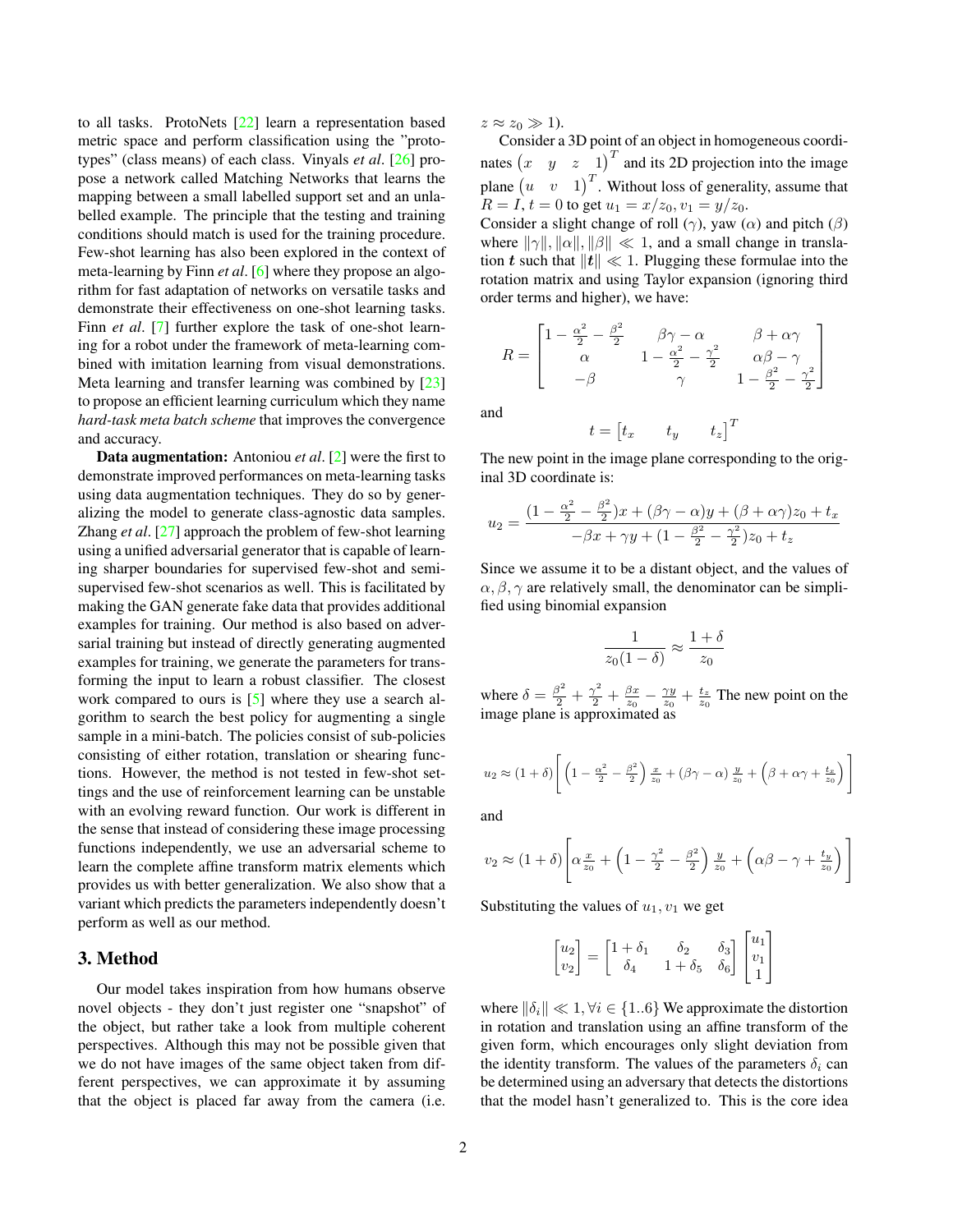

Figure 1. Proposed augmentation module to few shot learning

which forms the basis of generalization to unseen examples. We use Spatial Transformer Networks (STN) which are end-to-end differentiable spatial manipulators. STN computes parameters of the spatial manipulation rather than the manipulated image itself, making it easier to learn a few parameters and perform powerful spatial transformations. They are generally used as a starting module to output a canonical version of an image that can be used as input to a classifier. However, we use it in an adversarial manner by backpropagating through the Cross Entropy loss of the few-shot learner. Learning the trend of the parameters  $\delta_i$  is simpler and quicker than GANs that learn the data distribution over entire images in response to a noise signal or other support images. We show that this form of augmentation to an image is more effective than applying standard augmentations like random rotations, translations and scaling. At every epoch, the few shot learner processes a batch of support and query examples. The few shot network minimizes the classification loss on the query examples given the support examples. The Transformer takes gradients with respect to the support images to maximize the classification loss on the query images. Let the transformer be a function f parameterized by  $\phi$  and the few shot learner is a function g parameterized by  $\theta$ . Let  $S = \{s_1, s_2, \dots s_n\}$  be the support dataset and  $Q = \{q_1, q_2 \dots q_m\}$  be the query dataset. The optimization problem becomes:

$$
\max_{\phi} \min_{\theta} \sum_{i=1}^{m} L(g_{\theta}(q_i | f_{\phi}(s_1), f_{\phi}(s_2) \dots f_{\phi}(s_n)))
$$

To make sure that the Transformer doesn't deviate from the identity transform, we apply a regularization term that penalizes deviation from the identity affine transform. The regularization is given by the following term:

$$
L_{reg}(f_{\phi}(s)) = \left\| \begin{bmatrix} a_1(s) & a_2(s) & a_3(s) \\ a_4(s) & a_5(s) & a_6(s) \end{bmatrix} - \begin{bmatrix} 1 & 0 & 0 \\ 0 & 1 & 0 \end{bmatrix} \right\|^2
$$

The modified optimization problem becomes:

$$
\max_{\phi} \min_{\theta} \sum_{i=1}^{m} L(g_{\theta}(q_i | f_{\phi}(s_1), f_{\phi}(s_2) \dots f_{\phi}(s_n))) -\lambda \sum_{j=1}^{n} L_{reg}(f_{\phi}(s_j))
$$

where  $\lambda$  is a hyperparameter. Note that regularization plays an important role, because without any regularization the STN can morph the images to have unrecognizable features and hence maximizing the classification loss and not allowing the classifier to learn useful features. Without explicit regularization, the parameters of the affine matrix predicted by the STN will also violate the assumption about the magnitudes of the  $\delta$  parameters. This does occur in our experiments when we set  $\lambda = 0$ , the accuracy over the validation set decreases because the classifier failed to learn good features during training.

#### 4. Experiments

To analyse the effect of adversarial Spatial Transformer Networks, we test our training framework on the Omniglot [11] and MiniImageNet [19] datasets. We show that our method is base-model agnostic by testing on 3 different methods - Prototypical Networks [22], Matching Networks [26] and Model-Agnostic Meta Learning (MAML) [6] frameworks for few shot learning. We observe that all baselines have very high accuracy on the Omniglot dataset, and adding an STN improves the results only marginally. Therefore, we show results for Omniglot only with Prototypical Networks. However, the improvements in accuracy for MiniImageNet are significant and we test our module with all the three baselines.

Prototypical networks received some concerns about reproducibility in results  $[4]$ ,  $[13]$ ,  $[1]$ . To provide consistent results for all methods, we use the code provided by [9] and incorporate our module into the code.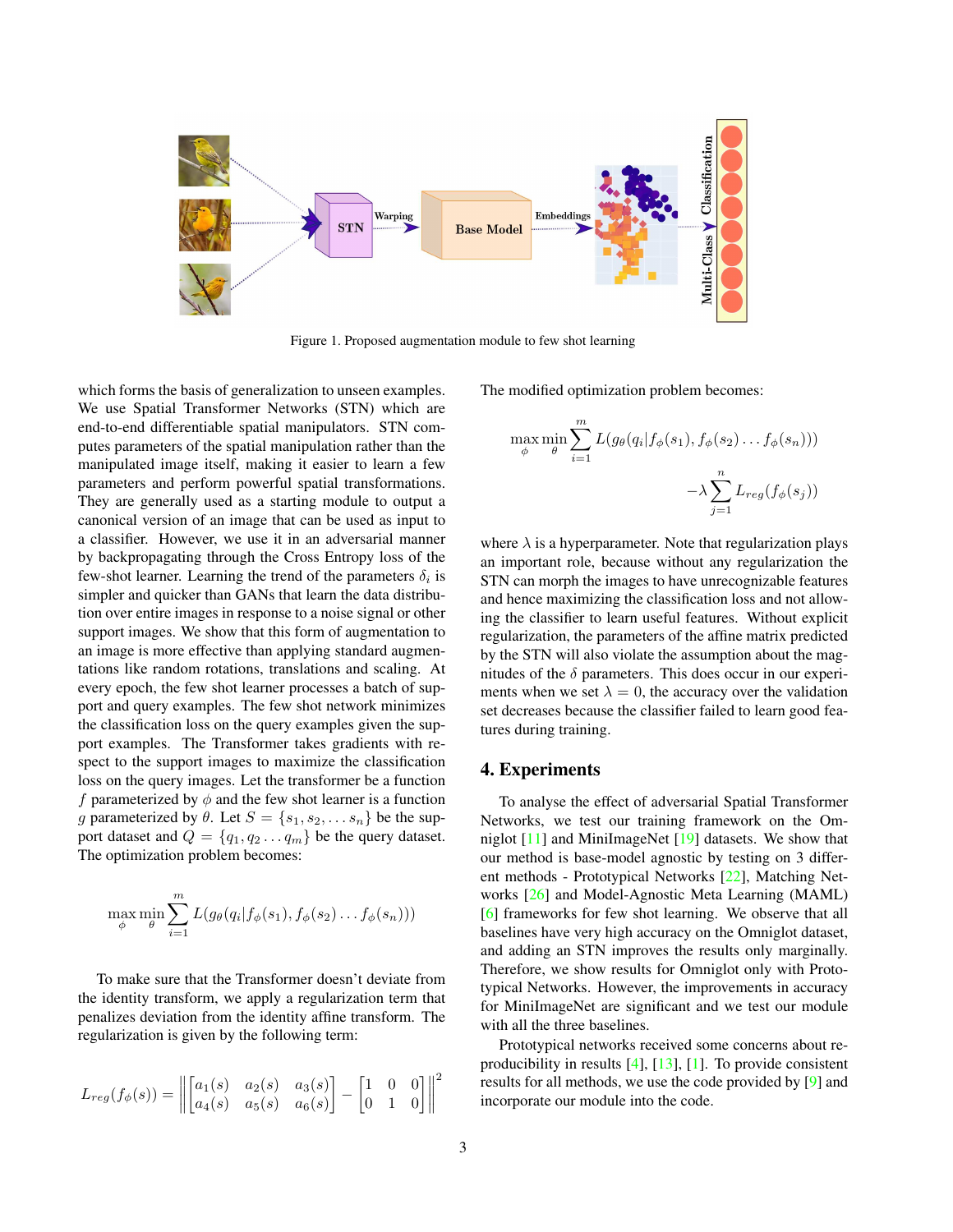In standard classification tasks, the training data is augmented and the validation data is not augmented. We follow the same procedure, we augment the meta-train (or support) examples and do not augment the meta-validation (or query) examples while training. During test time, the STN is disabled for both support and query examples. To avoid potential data distribution shift between the support examples encountered during the training phase and validation phase, we apply a dropout on the output of the STN to retain some of the support images (by randomly selecting images and setting their affine matrix to identity). The dropout value is fixed to 0.5 and the values of  $\lambda$  are obtained using a coarse grid search on a log-scale and a finer grid search on a linear scale after choosing the best interval from the coarse search. The first baseline does not use any data augmentation. The second baseline uses standard data augmentation like random scaling, translation, and rotation. However, unlike random data augmentation, our method outputs parameters by an adversarial STN. The STN outputs the values of rotation  $\theta$ , translation  $p_x, p_y$  and scale s and the affine matrix is constructed as:

$$
A = \begin{bmatrix} s\cos(\theta) & -s\sin(\theta) & p_x \\ s\sin(\theta) & s\cos(\theta) & p_y \end{bmatrix}
$$

The values are bounded to  $\theta \in [-\theta_0, \theta_0], s \in [1-\epsilon_s, 1+\epsilon_s]$ and  $p_x, p_y \in [-T, T]$  using tanh activations and appropriate scaling. For all experiments, we set  $\theta_0 = \pi$ ,  $\epsilon_s = 0.1$ , and  $T = 0.1$  max $(H, W)$ , where H, W are the height and width of the images.

Table 1. Quantitative comparison of our method with baseline methods on Omnigot [11] dataset. The base network used in this scenario is ProtoNets [22] with  $h_{dim} = 128$  and  $\gamma = 0.5$ . The comparisons provided in both the tables are with vanilla-baseline method, baseline method with commonly used augmentation techniques, our proposed method with no constraint/regularization on the transformation parameters and our method with constrained parameters.

| Classification Task | <b>Baseline</b> | <b>Baseline</b>      | Ours            | Ours      |
|---------------------|-----------------|----------------------|-----------------|-----------|
|                     |                 | (with standard aug.) | $(\lambda = 0)$ |           |
| $20$ way, $5$ shot  | 98.70%          | 98.89%               | 94.25%          | 98.80%    |
| $20$ way, 1 shot    | 95.9%           | $96.09\%$            | 80.70%          | 95.97%    |
| 5 way, 5 shot       | 99.62%          | 99.62%               | 99.40%          | $99.67\%$ |
| 5 way, 1 shot       | 98.42%          | 98.60%               | 96.40%          | $98.61\%$ |

The improvements on Prototypical Networks for Omniglot dataset (Table 1) are not very significant because the baselines already learn features which are general enough to perform well on this easy dataset. However, miniImageNet is a dataset with more variance and would require a classifier to learn complex features to perform well. Our method bumps the performance of the base classifiers by as much as 3.8% without requiring any change to the model architecture, thereby learning better features than that are learnt

| <b>Classification Task</b> | <b>Baseline</b> | <b>Baseline</b>      | Ours            | Ours     |
|----------------------------|-----------------|----------------------|-----------------|----------|
| (ProtoNets [22])           |                 | (with standard aug.) | $(\lambda = 0)$ |          |
| 5 way, 5 shot              | 66.6%           | 70.2%                | 58.8%           | 70.4%    |
| 5 way, 1 shot              | 51.4%           | 49.8%                | 36.2%           | 52.8%    |
|                            |                 |                      |                 |          |
| <b>Classification Task</b> | <b>Baseline</b> | <b>Baseline</b>      | Ours            | Ours     |
| (MAML [6])                 |                 | (with standard aug.) | $(\lambda = 0)$ |          |
| 5 way, 5 shot              | 65.9%           | 66.3%                | 57.9%           | $67.0\%$ |
| 5 way, 1 shot              | 47.3%           | 47.3%                | 32.1%           | $48.2\%$ |
|                            |                 |                      |                 |          |
| <b>Classification Task</b> | <b>Baseline</b> | <b>Baseline</b>      | Ours            | Ours     |
| (Matching Nets [26])       |                 | (with standard aug.) | $(\lambda = 0)$ |          |
| 5 way, 5 shot              | 59.8%           | 61.4%                | 47.8%           | $62.0\%$ |
| 5 way, 1 shot              | 47.0%           | 48.4%                | 34.2%           | 50.8%    |
|                            |                 |                      |                 |          |

without the adversarial augmentation (Table 2). Expectedly, our method fails to generalize in the absence of regularization as the STN exploits the freedom of choosing the affine matrix by performing transformations which produce images that are very far from the original data distribution and are often degenerate (for example, excessively zoomed images can result in the image being just a single color). These images hinder the actual learning of the classifier and the accuracy drops significantly below the baseline method. This clearly reinforces our hypothesis regarding the importance of regularization while estimating the transformation parameters. Baseline with standard data augmentation performs better than the baseline in most cases, but the improvement is not consistent (see table 2 - 5 way, 5 shot in ProtoNets and 5 way, 1 shot in MAML).

#### 5. Conclusion

In this paper, we introduced  $MA<sup>3</sup>$ , a model-agnostic adversarial augmentation technique for few shot learning. The method is inspired by an approximate model of how humans "cheat" by observing a novel object from various perspectives. We show that the model can be approximated using an affine transform, and Spatial Transformer Networks naturally fit into the equation by predicting affine transforms that the classifier is not robust to. Experiments show that the method works on both metric-based and meta-learning approaches by testing it on top of 3 popularly known works - Prototypical Networks, Matching Networks and the MAML framework. Our method performs better than standard augmentations, which raises the question as to which augmentations are actually useful in learning robust features, which is an interesting avenue for future work.